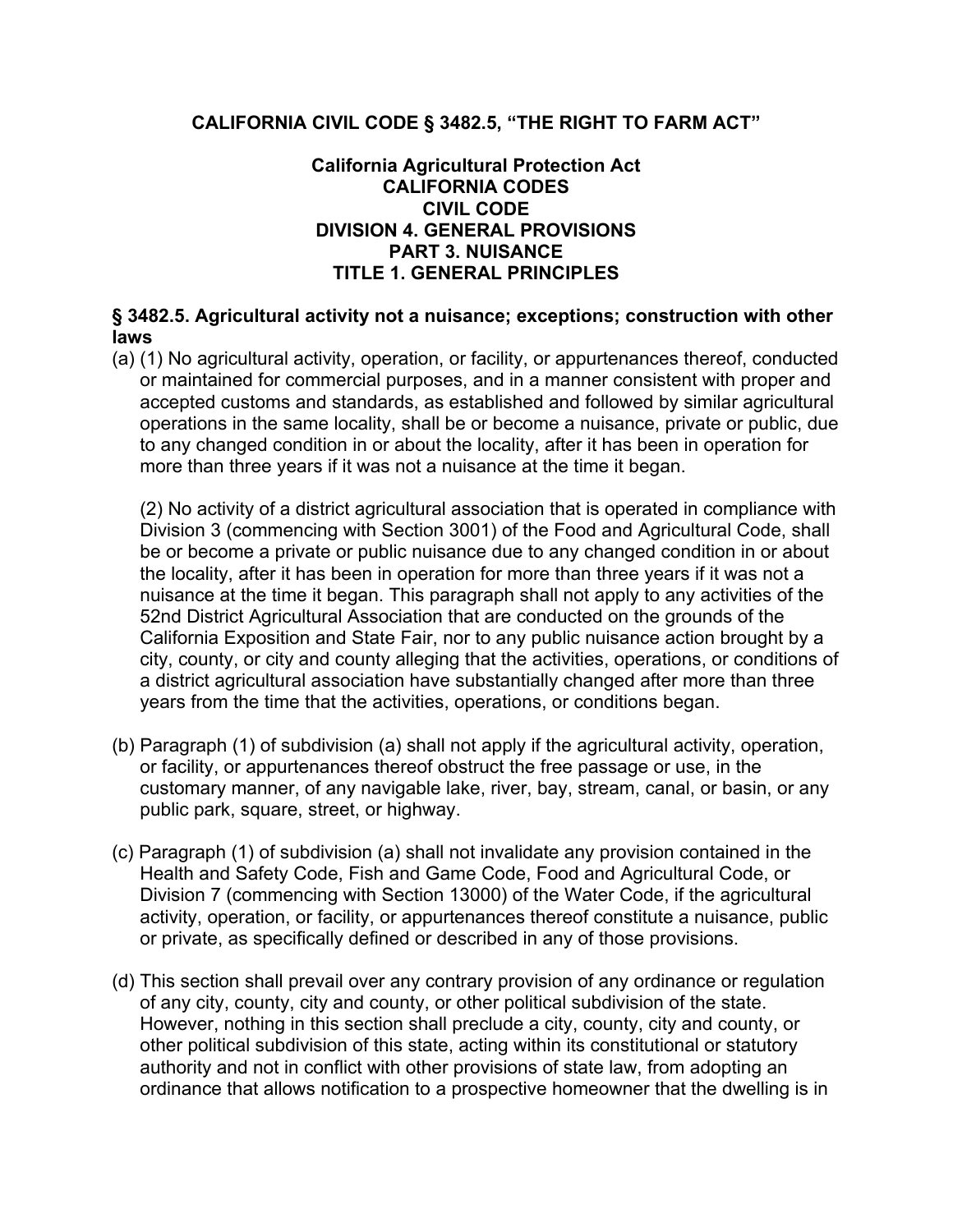close proximity to an agricultural activity, operation, facility, or appurtenances thereof and is subject to the provisions of this section consistent with Section 1102.6a.

(e) For purposes of this section, the term "agricultural activity, operation, or facility, or appurtenances thereof" shall include, but not be limited to, the cultivation and tillage of the soil, dairying, the production, cultivation, growing, and harvesting of any agricultural commodity including timber, viticulture, apiculture, or horticulture, the raising of livestock, fur bearing animals, fish, or poultry, and any practices performed by a farmer or on a farm as incident to or in conjunction with those farming operations, including preparation for market, delivery to storage or to market, or delivery to carriers for transportation to market.

### **§ 3482.6. Agricultural processing activity not a nuisance; increase in activity; construction with other laws**

- (a) No agricultural processing activity, operation, facility, or appurtenances thereof, conducted or maintained for commercial purposes, and in a manner consistent with proper and accepted customs and standards, shall be or become a nuisance, private or public, due to any changed condition in or about the locality, after it has been in continuous operation for more than three years if it was not a nuisance at the time it began.
- (b) If an agricultural processing activity, operation, facility, or appurtenances thereof substantially increases its activities or operations after January 1, 1993, then a public or private nuisance action may be brought with respect to those increases in activities or operations that have a significant effect on the environment. For increases in activities or operations that have been in effect more than three years, there is a rebuttable presumption affecting the burden of producing evidence that the increase was not substantial.
- (c) This section does not supersede any other provision of law, except other provisions of this part, if the agricultural processing activity, operation, facility, or appurtenances thereof, constitute a nuisance, public or private, as specifically defined or described in the provision.
- (d) This section prevails over any contrary provision of any ordinance or regulation of any city, county, city and county, or other political subdivision of the state, except regulations adopted pursuant to Section 41700 of the Health and Safety Code as applied to agricultural processing activities, operations, facilities, or appurtenances thereof that are surrounded by housing or commercial development on January 1, 1993. However, nothing in this section precludes a city, county, city and county, or other political subdivision of this state, acting within its constitutional or statutory authority and not in conflict with other provisions of state law, from adopting an ordinance that allows notification to a prospective homeowner that the dwelling is in close proximity to an agricultural processing activity, operation, facility, or